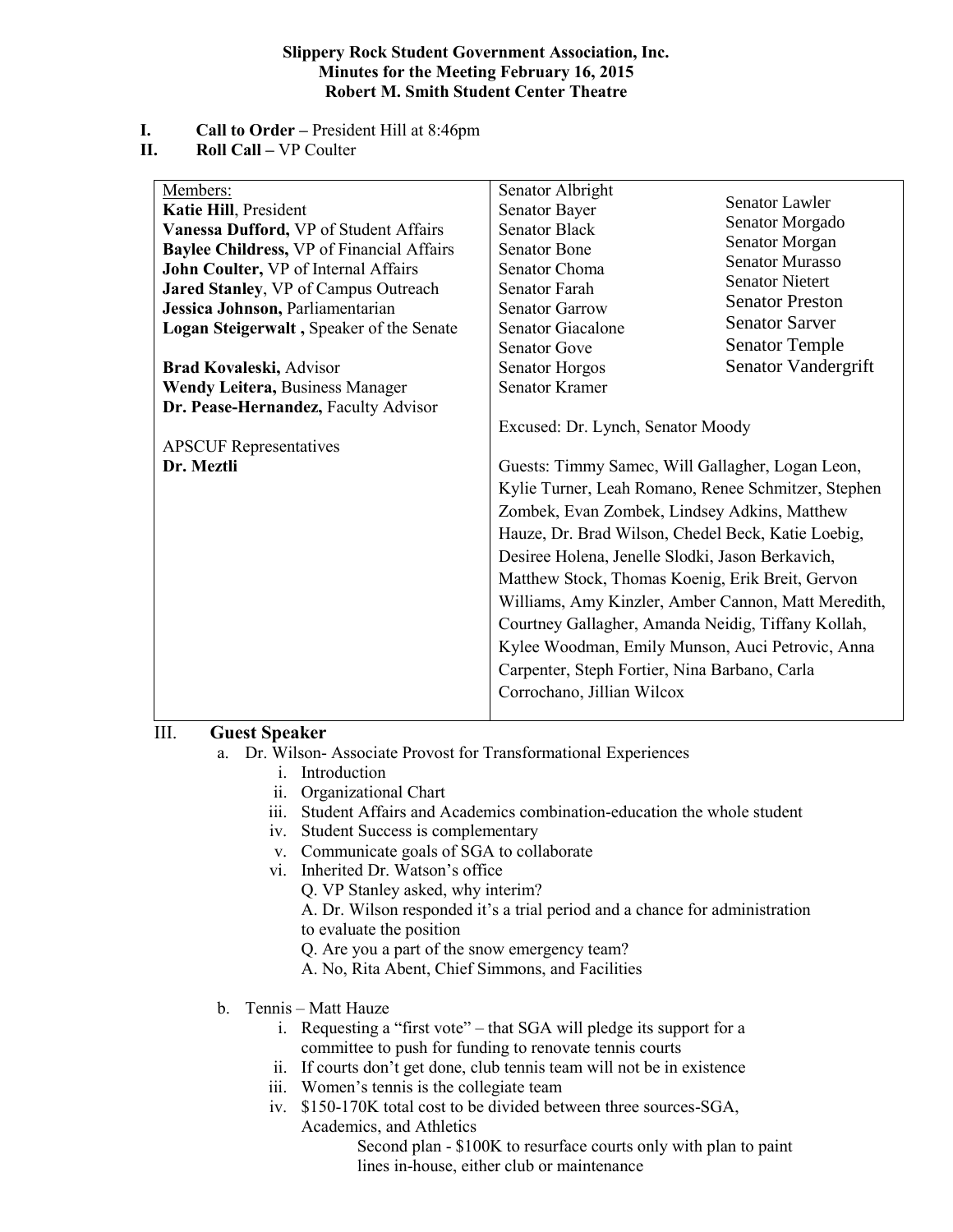- v. Possibility of up to \$20,000 USTA grant
	- Why SGA? Voice of the students and this affects the club team
- vi.  $40$  club members,  $15$  community members
- vii. \$50K coming from athletics already this year for the upper courts
- viii. There were 24 courts when Coach Meredith was a student
	- Upkeep? Not touched in 25 years; Upper courts redone in 98 and repainted every 7 years
- ix. 2006 was the last time there was a men's collegiate team
	- Courts used for camps in the summer and money from camps goes back into the general athletics fund
- x. Next step is SGA support of project so Provost will address or is next step SGA support and financial commitment?
- xi. Brad comments "If you're supporting, it's monetarily"
- xii. Last example of this hockey rink
	- 1. Process
		- a. Campus wide survey
		- b. SGA embraced concept
- xiii. Voting next informal

# **IV. Old Business**- none

# **V. New Business**

**Motion # 1 -** That SRSGA approves the minutes from the February 2, 2015 meeting. Sarver/Albright

**Motion Passes**

**Motion #2 -** That SRSGA opens elections for graduate senator. The individual that receives the most votes will become elected as the new graduate senator. Morgado/Black

-Andre Roberts- Graduate Resident Director; Edinboro SGA President 2 years Would love to join

-Senator Black endorses

-Senator Murasso asks, "Three words to describe yourself?"

-Gregarious, Bouyant and Efficacious

-Goals-Integration between undergrad and graduate student population

**Motion Passes with Andre Roberts elected as graduate senator President Hill swears in Andre Roberts**

**Motion #3 -** That SRSGA approve the Club Basketball Team as a recognized organization. Garrow/Lawler

**Motion Passes**

**Motion #4 -** That SRSGA approves the new initiative for \$1581.00 for the Swim Club.

Bayer/Giacalone -Fee covers 3 double rooms for 3 nights, parking, and registration fees -National Championship; have letters of recommendation; over 46 members -Competing against D1 schools; great to promote Slippery Rock! **Motion Passes**

**Motion #5 -** That SRSGA approves the Business Credit Card Applications for the SGA Bookstore, SRSGA Preschool, and SRSGA Inc (Cooperative Activities) Kramer/Choma -Bookstore for textbook purchases -Preschool for supplies, mainly lunch supplies -SRSGA Inc. (CoOp) for Club/Org for online purchases **Motion Passes**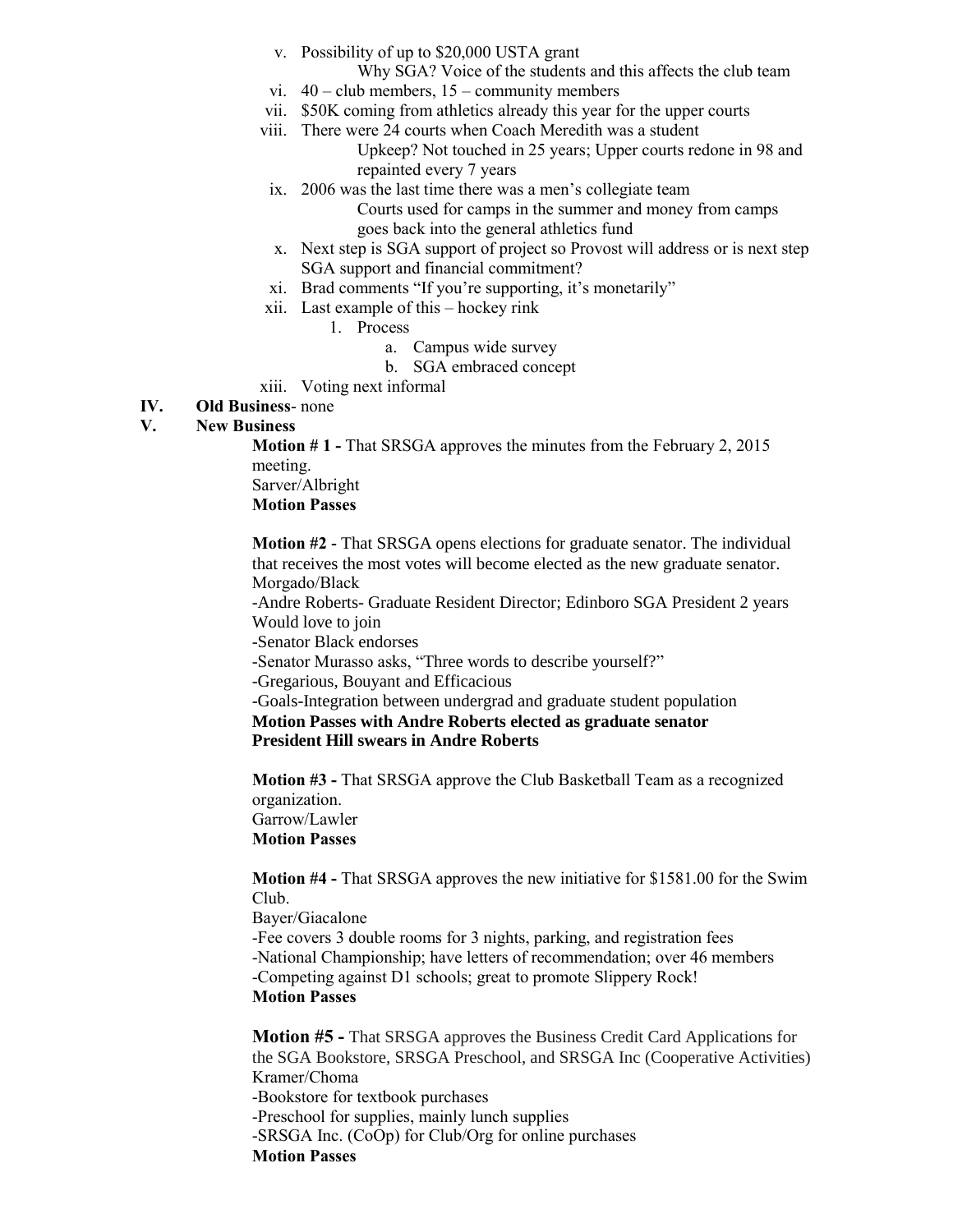**Motion #6 -** That SRSGA approves funding up to 2 fan busses at \$400/each for the Men's and Women's Basketball Doubleheader at IUP on Wednesday February 18<sup>th</sup>. Horgos/Morgado -If we win, first round of playoffs will be held at Slippery Rock -Section at IUP would be reserved for SRU fans **Motion Passes**

**Motion #7 -** That SRSGA approves the appointment of Bre Bayer to serve as Election Commissioner. Nietert/Black **Motion Passes with one abstention** (Senator Bayer)

**Motion #8 -** That SRSGA approves the appointment of Jared Stanley, John Coulter, Vanessa Dufford, Tatiana Bone, and Katie Hill to serve on the election committee with Dr. Jeremy Lynch serving as the faculty advisor. Temple/Morgan **Motion Passes with four abstentions (**Vanessa John Jared Tatiana)

# **VI. Open Forum**

- a. Bake Sale if you've made anything, bring to SGA office by Wednesday morning.
- b. Kevin Squires Suggested to stop taking discussion to informal and instead to committees because they're open to the public
- c. Jeff Smith SRU Trustee and candidate for Butler County Commissioner speaking to campus Feb 24<sup>th</sup>

#### **VII. Officer's Reports President Hill**

- **Preschool Opportunity**
- Nail Decals
- Meet and Greet on Saturday with Board of Directors
- Associate Provost Interviews-Sign Up
- Makes the campus look good to the candidates as well
- Opportunity Knocks

### **VP Coulter**

- Bonding-Valentine's Day Party/St. Patrick's Day/Alcohol Free Mix Off
- Bake Sale Wednesday Feb 18th
- Kickball Tournament May  $2^{nd}$ ?
- Rising Star-Advertising and Emcee Considerations
- Mentoring-Proposal at Informal

### **VP Dufford**

- **Weather Policy**
- Light Issues on Campus
- Dorm Crawl

### **VP Stanley**

- Social Media Contest
- Recruitment Event
- Spring Fest
- UPB & HOPE have been contacted
- Movie Series Give-Aways
- Newsletter
- Project Positivity  $3<sup>rd</sup>$  and  $5<sup>th</sup>$  of March